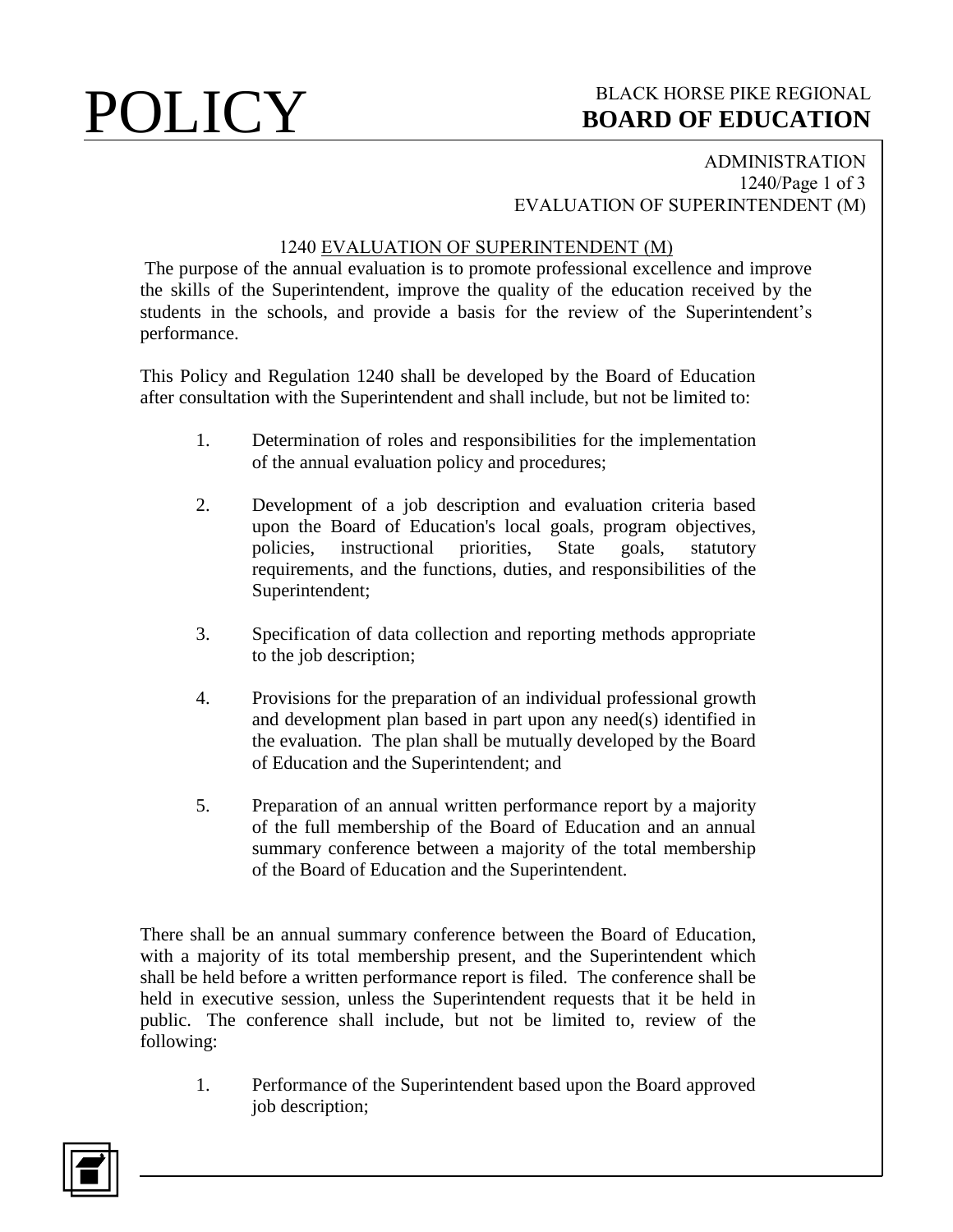## **POLICY** BLACK HORSE PIKE REGIONAL **BOARD OF EDUCATION BOARD OF EDUCATION**

ADMINISTRATION 1240/Page 2 of 3 EVALUATION OF SUPERINTENDENT (M)

- 2. Progress of the Superintendent in achieving and/or implementing the school district's goals, program objectives, policies, instructional priorities, State goals, and statutory requirements; and
- 3. Indicators of student progress and growth toward program objectives.

The annual written performance report shall be prepared by July 1 by a majority of the Board of Education's total membership  $\frac{1}{2}$  and shall include, but not be limited to:

- 1. Performance area(s) of strength;
- 2. Performance area(s) needing improvement based upon the job description and evaluation criteria set forth in N.J.A.C. 6A:10-  $87.1(c)2;$
- 3. Recommendations for professional growth and development;
- 4. A solummary of indicators of student progress and growth, and a statement of how the indicators relate to the effectiveness of the overall program and the Superintendent's performance; and
- 5. Provision for performance data not included in the report to be entered into the record by the Superintendent within ten teaching staff member working days after the report's completion.

The evaluation procedure for a nontenured Superintendent shall be completed by July 1 each year.

Each newly appointed or elected Board of Education member shall complete a New Jersey School Boards Association training program on the evaluation of the Superintendent within six months of the commencement of his or her term of office pursuant to N.J.S.A. 18A:17-20.3.b.

The rules in N.J.A.C. 6A:10-1.1 et seq. shall not override any conflicting provision(s) of a collective bargaining agreement or other employment contracts entered into by a school district in effect on July 1, 2013. No collective bargaining agreement entered into after July 1, 2013 shall conflict with the educator evaluation system established pursuant to N.J.A.C. 6A:10-1.1 et seq. or